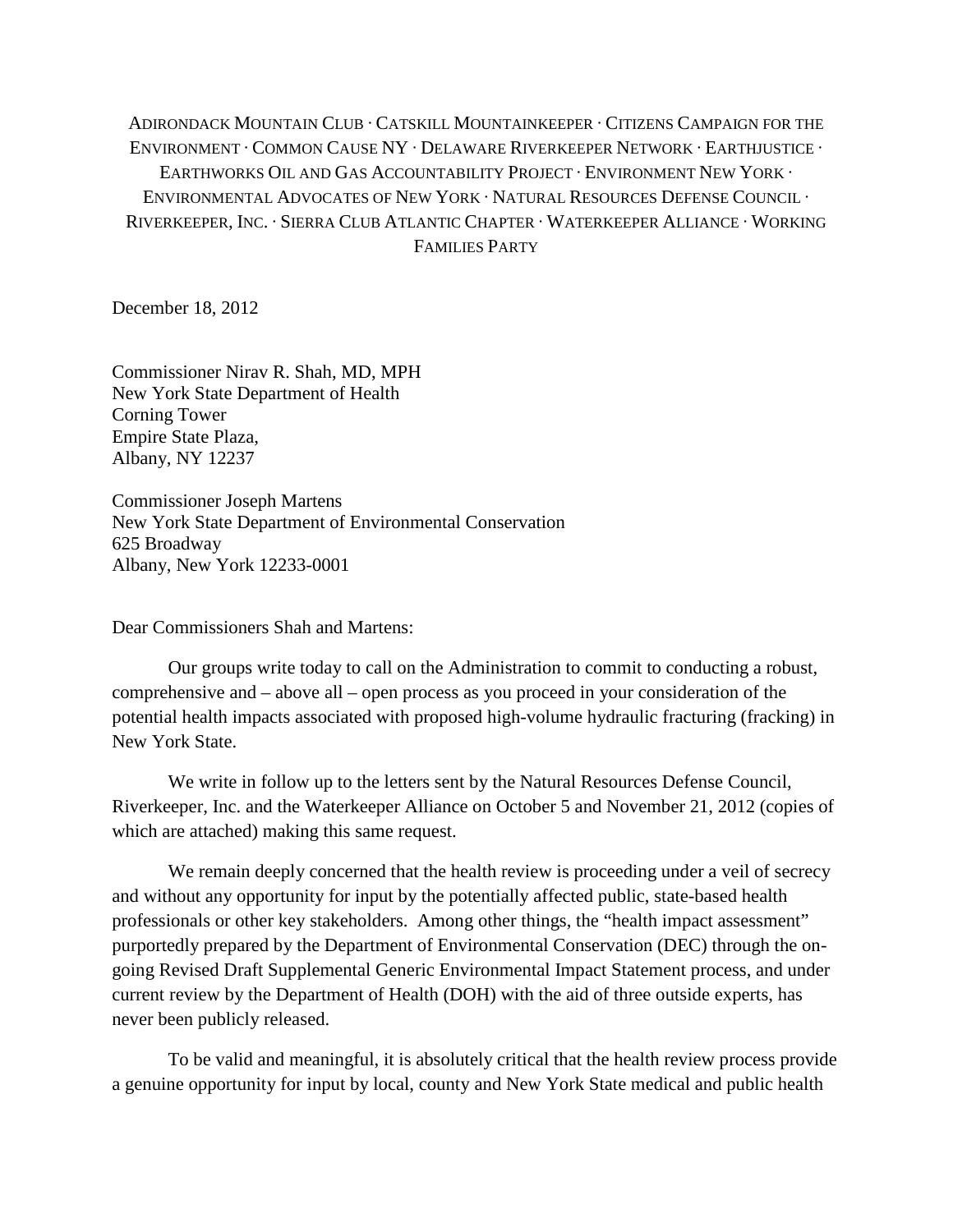professionals, as well as the community members in potentially affected areas of the state. We therefore call on your agencies to announce a public review process that includes, at a minimum:

- Public release of the scope, substance, and any supporting data or information used to complete the "health impact analysis" conducted by DEC and announced by Commissioner Martens on September 20, 2012.
- Public release of the scope, substance and any supporting data or information used in the DOH review of the analysis, as well as the scope and substance of the outside experts' evaluations of that review.
- No less than a sixty-day public comment period on the scope and substance of the Department of Environmental Conservation's "health impact analysis," the scope and substance of the Department of Health's review, and the scope and substance of the outside experts' review.
- One or more public hearings conducted by DOH throughout the potentially affected parts of the state to receive testimony from interested parties, before DOH and the experts finalize their review.

In addition, we are concerned that the recent decision to release revised draft regulations prior to completion of either the health or environmental review processes will put undue pressure on your agencies to make a final decision on fracking in New York that is not appropriately informed by those processes and that is subject to an arbitrary, unfounded deadline.

Consequently, we also ask that your agencies reiterate your commitment not to make any final decisions related to fracking, including but not limited to finalization of the draft regulations, until this public health review process has been completed and due consideration has been given to the information elicited during that process.

We thank you again for your decision to conduct an evaluation of potential health impacts from proposed new fracking in New York, and we are confident that you will ensure that evaluation is both open and legitimate.

Sincerely,

Neil F. Woodworth Adirondack Mountain Club

Wes Gillingham Catskill Mountainkeeper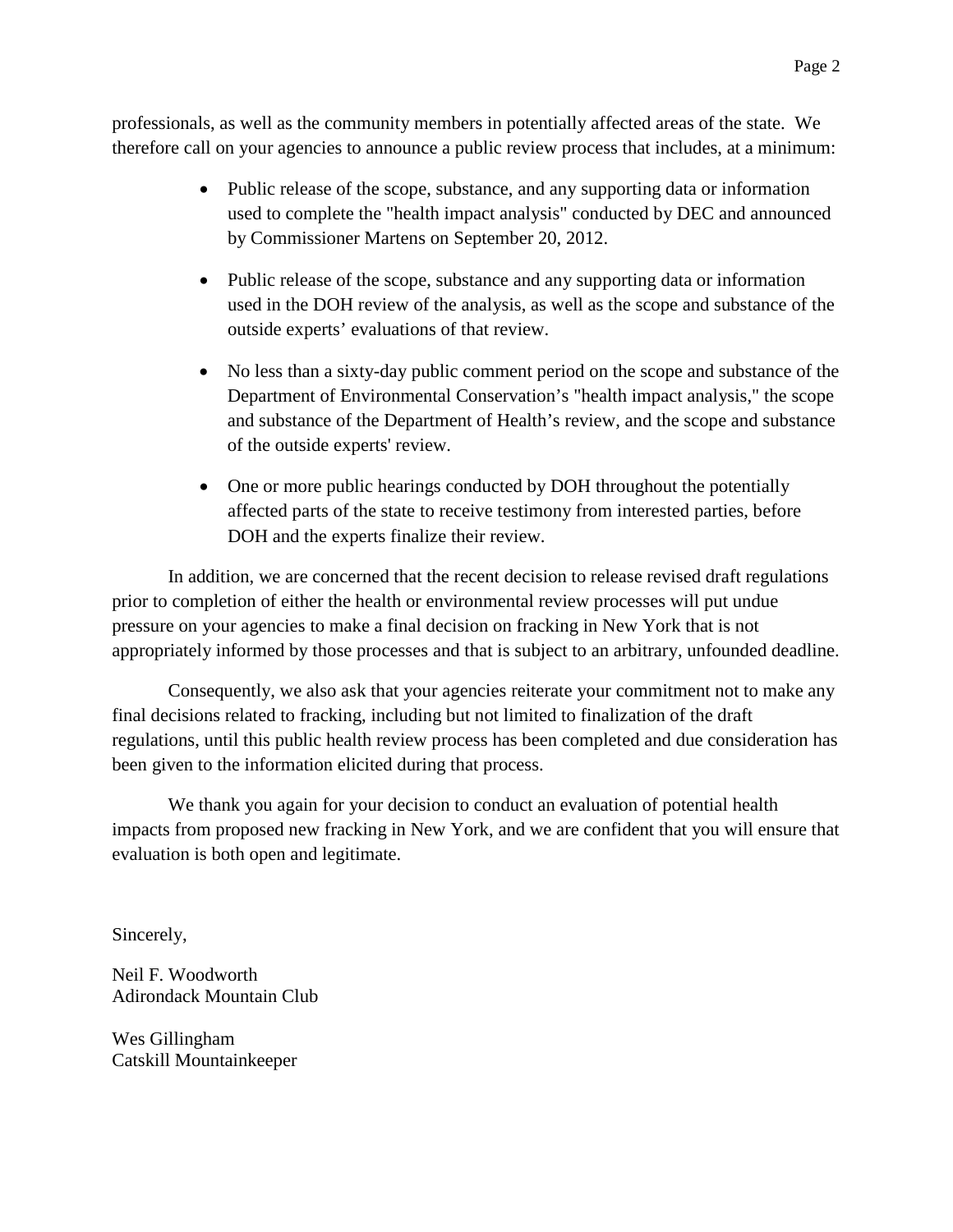Sarah Eckel Citizens Campaign for the Environment

Susan Lerner Common Cause NY

Maya van Rossum Delaware Riverkeeper Network

Deborah Goldberg Earthjustice

Nadia Steinzor Earthworks Oil and Gas Accountability Project

Eric Whalen Environment New York

Katherine Nadeau Environmental Advocates of New York

Kate Sinding and Eric A. Goldstein Natural Resources Defense Council

Kate Hudson Riverkeeper, Inc.

Roger Downs Sierra Club Atlantic Chapter

Robert F. Kennedy, Jr. Waterkeeper Alliance

Dan Cantor Working Families Party

cc: Governor Andrew M. Cuomo Senator Mark Grisanti, Chair, Senate Environmental Conservation Committee Senator Kemp Hannon, Chair, Senate Health Committee Assembly Member Robert Sweeney, Chair, Assembly Environmental Conservation **Committee** Assembly Member Richard Gottfried, Chair, Assembly Health Committee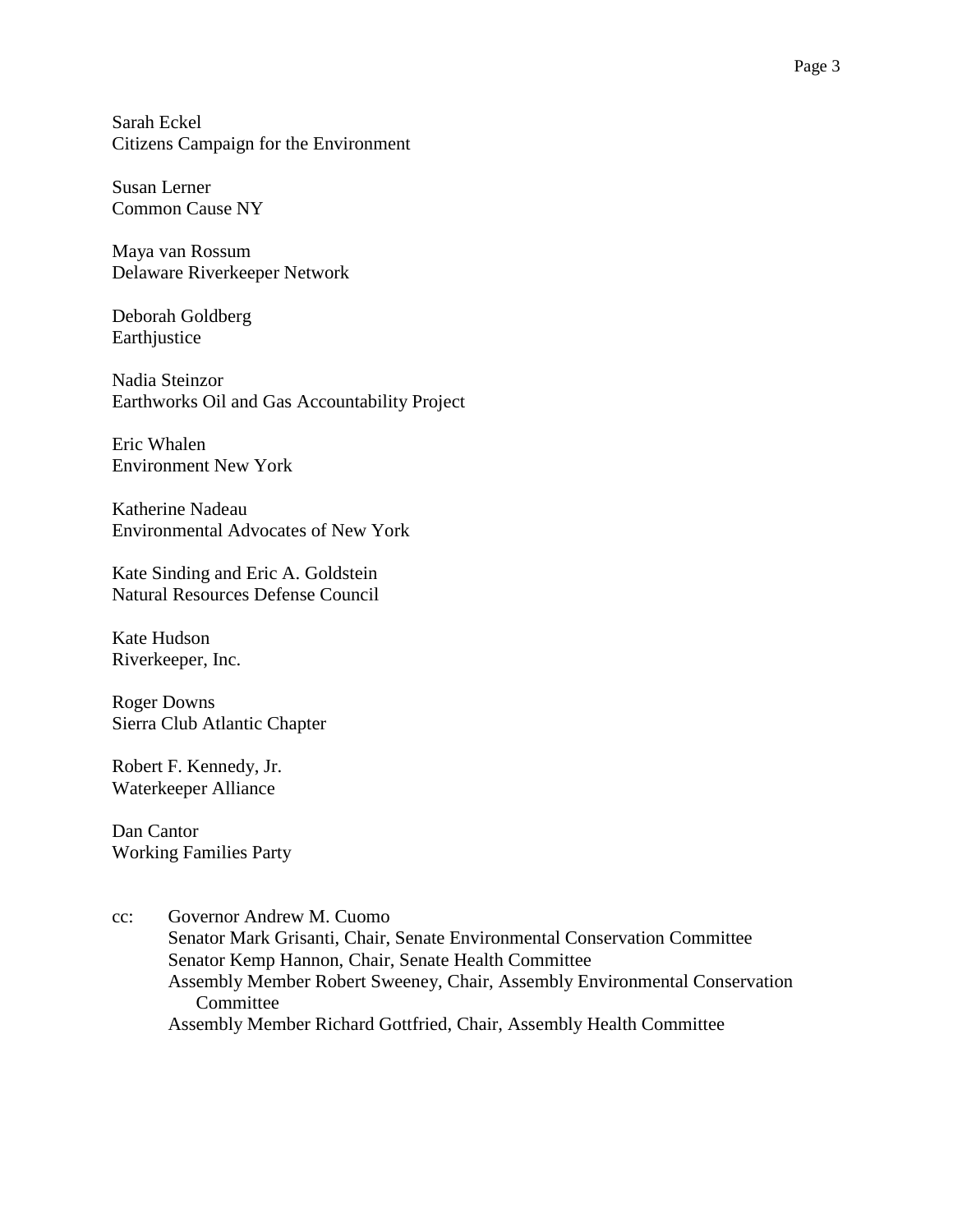

November 21, 2012

Commissioner Nirav R. Shah, MD, MPH New York State Department of Health Corning Tower Empire State Plaza, Albany, NY 12237

**Commissioner Joe Martens** New York State Department of Environmental Conservation 625 Broadway Albany, New York 12233-0001

Dear Commissioners Shah and Martens:

We write in support of the Department of Health's (DOH) recent announcement of the three experts who will be participating in the outside review of the potential health impacts associated with proposed high-volume hydraulic fracturing (fracking) in New York State. Drs. Adgate, Goldman and Jackson are precisely the sort of highly-qualified health professionals that we earlier suggested be appointed.

We understand that the Independent Oil and Gas Association of New York, Energy in Depth, and other representatives of the oil and gas industry have urged you to appoint additional, industry-friendly members to the review team. We strongly urge you to resist such demands. The three experts you have selected cannot reasonably be characterized as "anti-fracking." Rather, they are each nationally-recognized practitioners associated with independent institutions of the highest caliber and repute. To the extent one or more has direct prior experience in evaluating the health impacts of oil and gas development, this is a testament to his or her expertise, rather than any indication of bias. There is, in other words, no need to appoint any further representatives, much less ones hand-picked by the industry, to ensure neutrality in the external review process.

We also wish to reiterate the critical importance of making the health review a public process. To ensure an appropriately robust review – and one that will enhance the public's confidence – the process must provide a meaningful opportunity for input by local, county and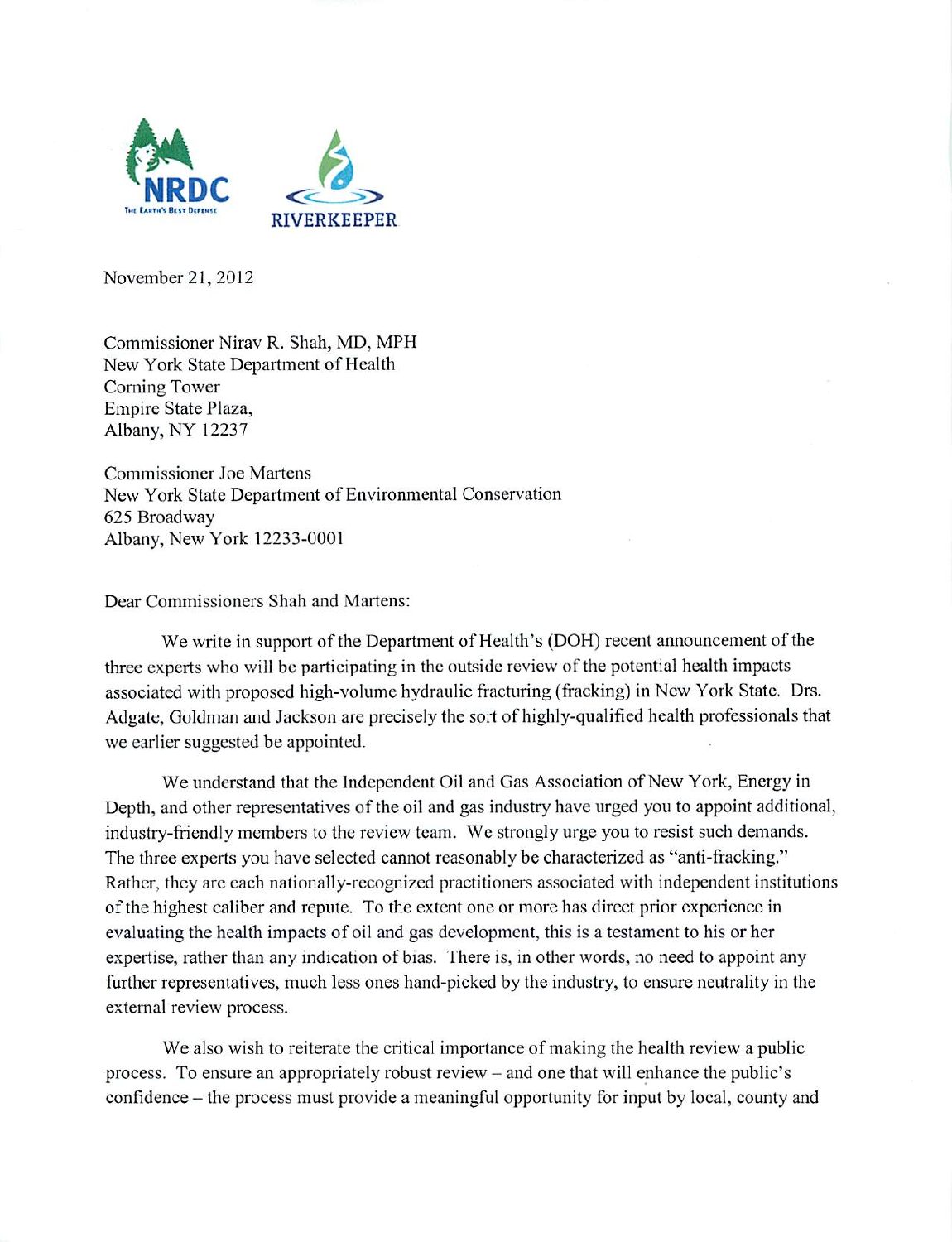New York State medical and public health professionals, as well as the community members in potentially affected areas of the state. It is crucial that Drs. Adgate, Goldman and Jackson, none of whom is based in New York, have the opportunity to consider the perspectives of state-based medical experts and the potentially affected public.

In light of the Governor's indication just yesterday that your agencies are unlikely to complete their on-going environmental and health reviews before the expiration of the November 29<sup>th</sup> deadline for finalization of regulations pursuant to the State Administrative Procedures Act (SAPA), further public review is likely. This presents a golden opportunity to solicit and consider public input specifically related to the health review (as part of the additional SAPA regulatory review process, or as a separate review focused exclusively on the forthcoming DOH health analysis). Indeed, to do otherwise would be an obvious omission likely to invite public criticism.

Again, we thank you for your decision to undertake what we hope will be an unprecedented examination of potential health impacts from fracking, and your appointment of three highly qualified reviewers to assist in that important endeavor.

Sincerely,

Gobbert

Robert F. Kennedy, Jr.

Sich Kellten /28 Elféle

Kate Sinding and Eric A. Goldstein Natural Resources Defense Council

Kate Hudson Riverkeeper, Inc.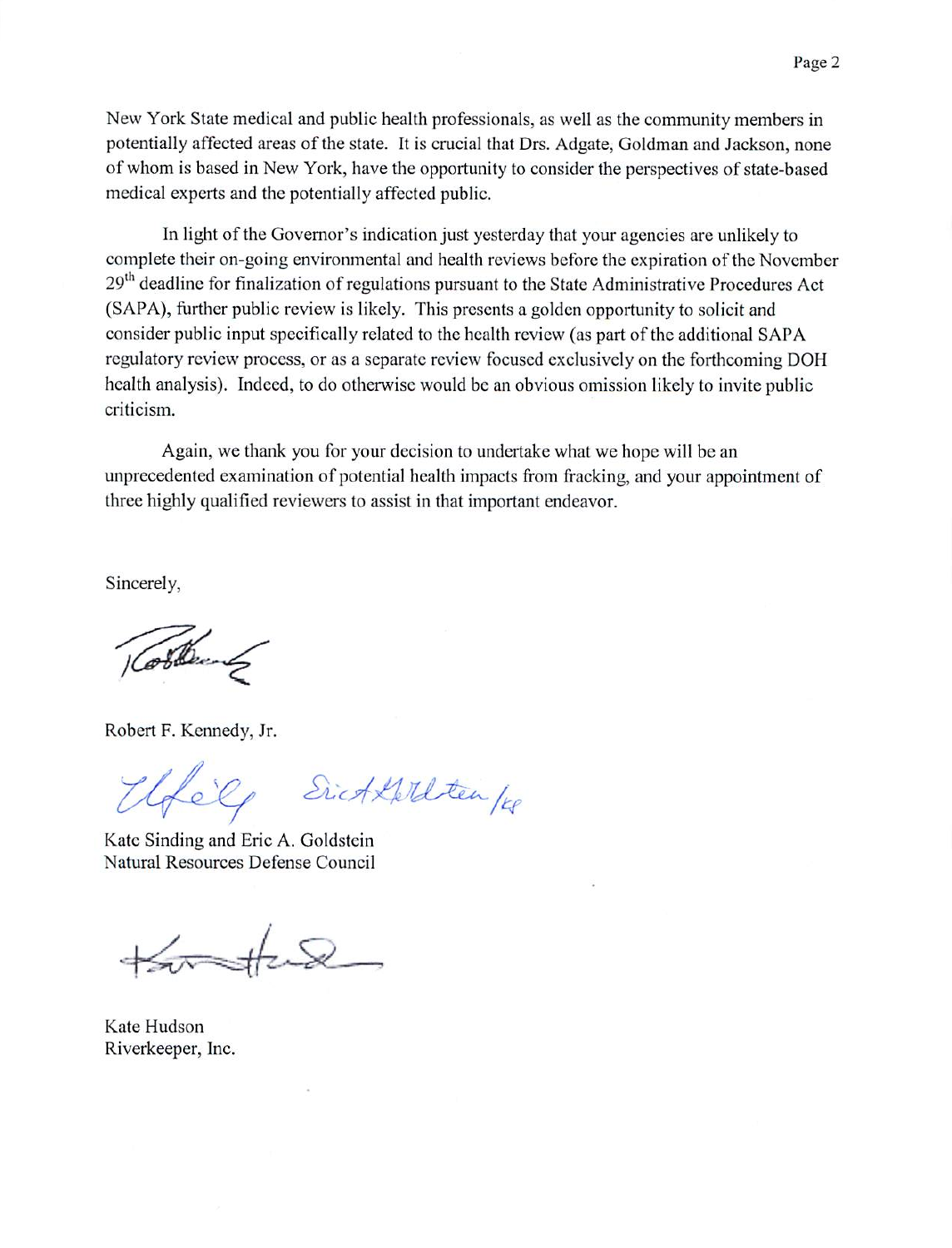

October 5, 2012

Commissioner Nirav R. Shah, MD, MPH New York State Department of Health Coming Tower Empire State Plaza, Albany, NY 12237

Commissioner Joe Martens New York State Department of Environmental Conservation 625 Broadway Albany, New York 12233-0001

Dear Commissioners Shah and Martens:

We are writing to you as a follow-up to the Department of Environmental Conservation's (DEC) September 20, 2012 press statement announcing that Health Commissioner Shah will be reviewing DEC's evaluation of health impacts prepared as part of its on-going reviewof proposed high-volume hydraulic fracturing (fracking) pursuant to the State Environmental Quality Review Act.

As you know, NRDC and Riverkeeper have long urged New York State to commission the preparation of an independent, comprehensive health impact assessment (HIA) that fully evaluates the potential health risks of proposed new fracking. We still believe that preparation of an HIA would be the best way to inform state decision makers regarding the full array of potential adverse health impacts before any decisions are made as to whether to proceed with fracking in New York. And we believe that such a process would most effectively assure the public that these impacts have been fully evaluated by independent medical experts.

You have previously stated that DEC's review of health impacts has been performed with the input of the Department of Health (DOH) and that this effort constitutes the equivalent of what a HIA would provide. Having not reviewed the DEC's revised document, we are unable to evaluate that conclusion. But case studies and sitc-by-sitc anecdotal reports from communities located near drilling and fracking operations continue to give us reasons for concern as to the potential health impacts from fracking and fracking-rclated activities. And we continue to believe that it is in our mutual best interest to produce a systematic health analysis that addresses these concerns.

We respectfully recommend that, to meet the standards of a comprehensive HIA or to perform its equivalent, DOH should incorporate the following elements into its forthcoming review.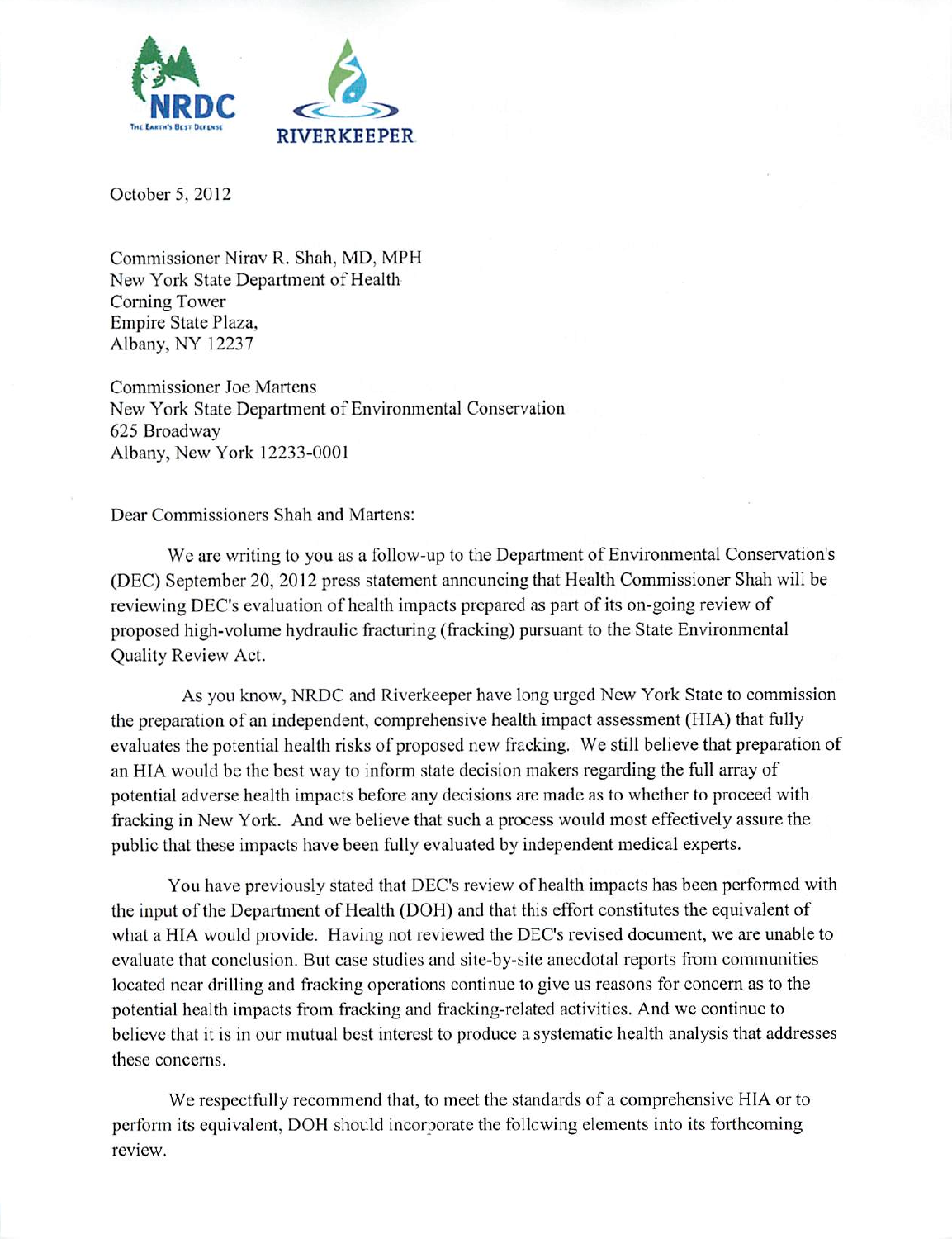First, the DOH study should utilize quantitative analytic methods, aggressively seek out data on health problems reported in communities in regions in which tracking is already underway, consider impacts on both physical and mental health, and evaluate occupation health and safety risks to workers, as well as risks faced by the general public in affected communities and their most vulnerable sub-populations.

Second, consistent with the September 20th commitment to "identify the most qualified" outside experts to advise him in his review," we urge DOH to select outside experts who can demonstrate true objectivity and who have the following qualifications:

- Expertise in the specialized field of HIA, as defined by the National Research Council and the World Health Organization.
- Specific knowledge of the particular socioeconomic and land use conditions, demographic data, including but not limited to vulnerable subpopulations, and other relevant characteristics of potentially affected communities.
- Experience with health and other relevant data from affected communities in regions in which fracking is underway, including Pennsylvania.
- Experience with analytic tools for evaluating complex mixtures, multiple routes of exposure, transgenerational effects, epigenetic effects, and cumulative impacts.
- Toxicological and epidemiological expertise in areas including endocrine disruptors,  $\bullet$ developmental toxicants, neurological toxicants, and carcinogens.

Specifically, we recommend that the following individuals, all of whom meet some or all of the above qualifications, be considered for appointment to advise Commissioner Shah in his review:

- 1. Aaron Wernham, MD, Director, Health Impact Project, Pew Health Group
- 2. Ted Schettler, MD, MPH, Science Director, Science and Environmental Health Network and Collaborative on Health and Environment
- 3. David Carpenter, MD, Dean, School of Public Health, SUNY Albany
- 4. Simona Perry, PhD, Dickinson College and Rensselaer Polytechnic
- 5. Julia Brody, PhD, Silent Spring Institute, Newton, MA
- 6. Philip Landrigan, MD, Mt. Sinai Hospital, NYC
- 7. Richard Jackson, MD, MPH, Chair, Environmental Health Sciences, UCLA School of Public Health
- 8. Frederica P. Perera, Ph.D., Director, Columbia Center for Children's Environmental Health, Columbia University Mailman School of Public Health
- 9. David R. Brown, ScD, Director of Public Health Toxicology for Environment and Human Health, Inc., Southwest Pennsylvania Environmental Health Project
- 10. Roxana Witter, MD, MSPH, Colorado School of Public Health, University of Colorado

Third, we urge DOH to build into the review process some opportunity for input of concerned stakeholders. Such stakeholders include local, county and New York State medical